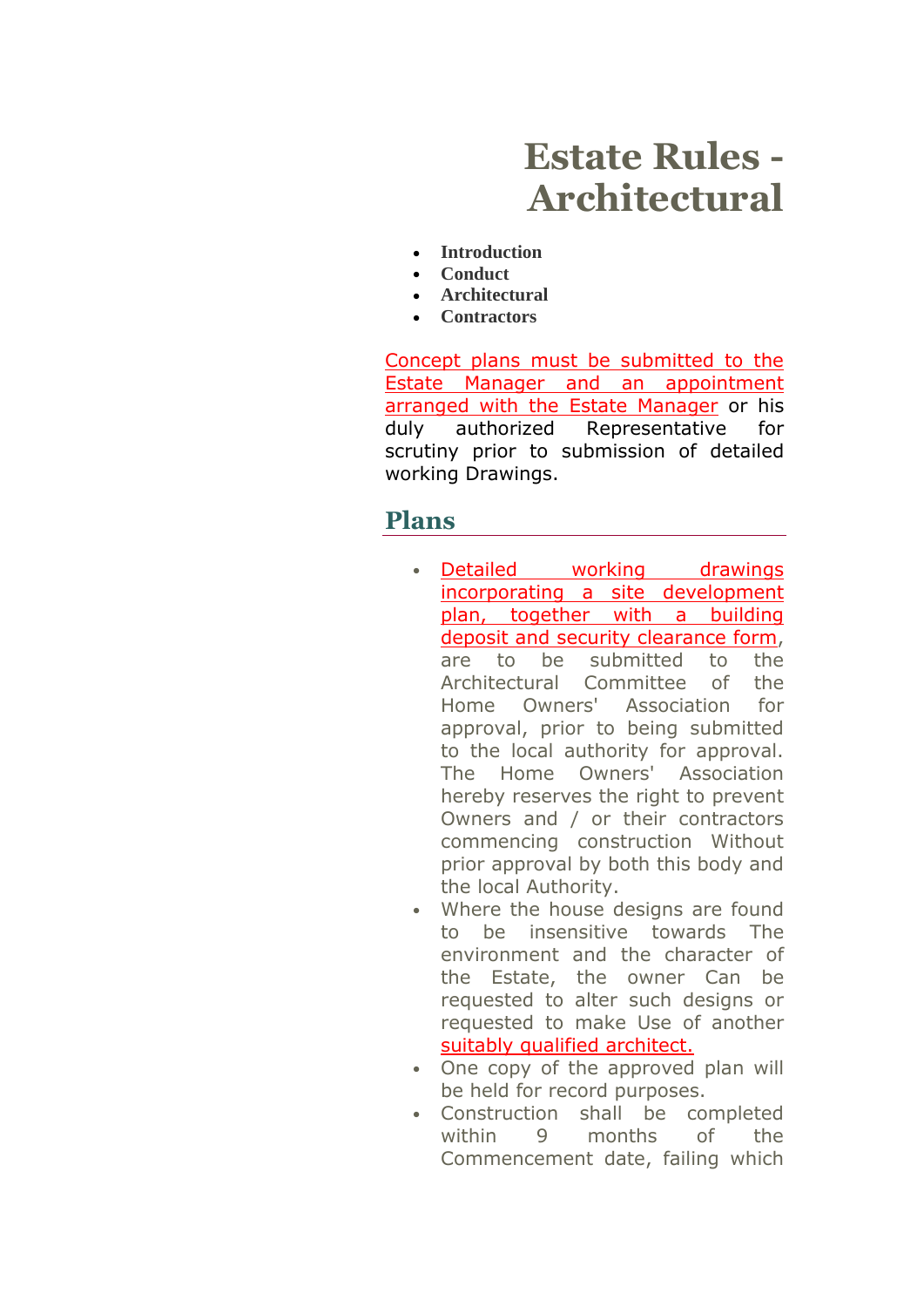the owner will be refined On a monthly basis.

- Where houses and or alterations have not commenced within one year of date of approval of the plans by the Home Owners' Association, such initial approval will lapse, and the Plans will have to be resubmitted for re-approval to the Architectural Committee.
- The site plan must indicate the outline of the ground and first Floor plans inclusive of outbuildings, pools and boundary walls To scale.

#### **Preperation of Plans**

- Aesthetic approval will be given on the normal municipal Submission plans prior to them being lodged with the local Authority for building regulations approval.
- Design layout of the entire stand will be considered from the Outset. Special consideration should be given to existing natural features on site, i.e. existing flora and topography, the Latter to include contour lines on the site plan.
- Site plans are required for all swimming pools. Special attention Is to be given for privacy, water drainage and safety fencing. Approval is required for pool encroachments over building lines

## **Architectural Requirements**

- The main dwelling, excluding garages and outbuildings, may not be less than 220m.
- Elevational treatment of all buildings must conform with acceptable architectural standards, so as not to interfere with or detract from the general aesthetic appearance of the neighbourhood.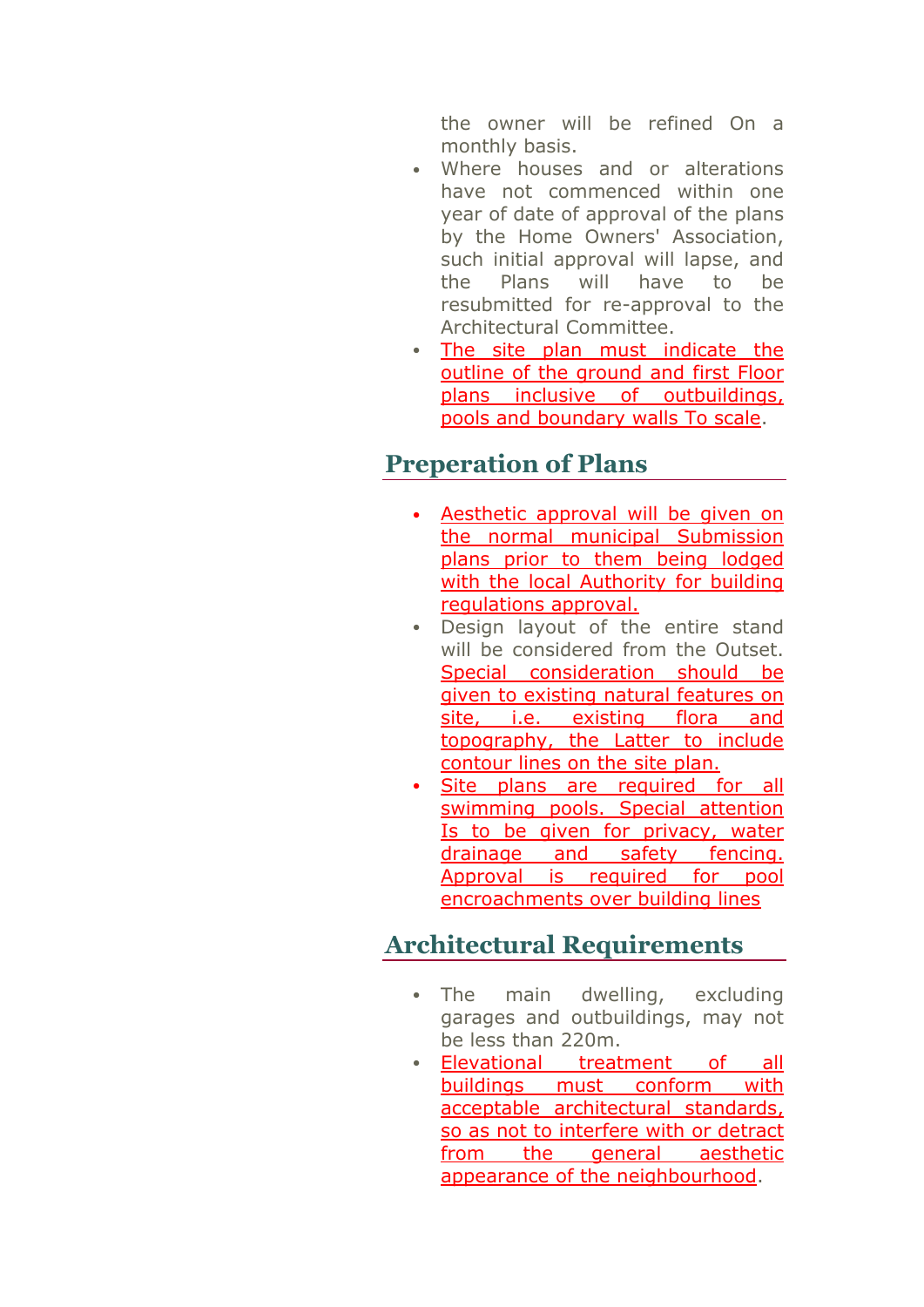- No galvanized roofing material may be used. Only "Chromadek" or a similar type of roofing may be used with the express approval of the Architectural Committee.
- Special aesthetic consideration should be given to the design of parapets, fascias, copings, eaves, roof trim, guttering and roofing materials in general.
- All plumbing must be ducted and suitably screened.
- External finishes and colours must be shown - colour samples may be requested, which same procedure will apply on repainting houses.
- No solar panels or geysers may be visible from the street or the golf course. Only paneled solar heating is permitted. (No coiled or exposed piping).
- Outbuildings and additions must match original design and style, both in elevation consideration as well as materials and finish.
- Staff accommodation and kitchens are to open into a screened yard or patio. Entrances into kitchens, sculleries, servants quarters are to lead off a lobby. No staff accommodation or kitchen yards are allowed to face the Golf Course.
- Yard walls and screen walls should match the basic materials of the buildings.
- The height of dwelling units may not exceed two storeys. The impact of a second storey on: - a) the right of privacy of adjacent property owners; and b) the views from adjacent residences will be considered when plan approvals are requested.
- The treatment of sidewalks is considered to be of paramount importances as they have a direct influence on the aesthetic quality of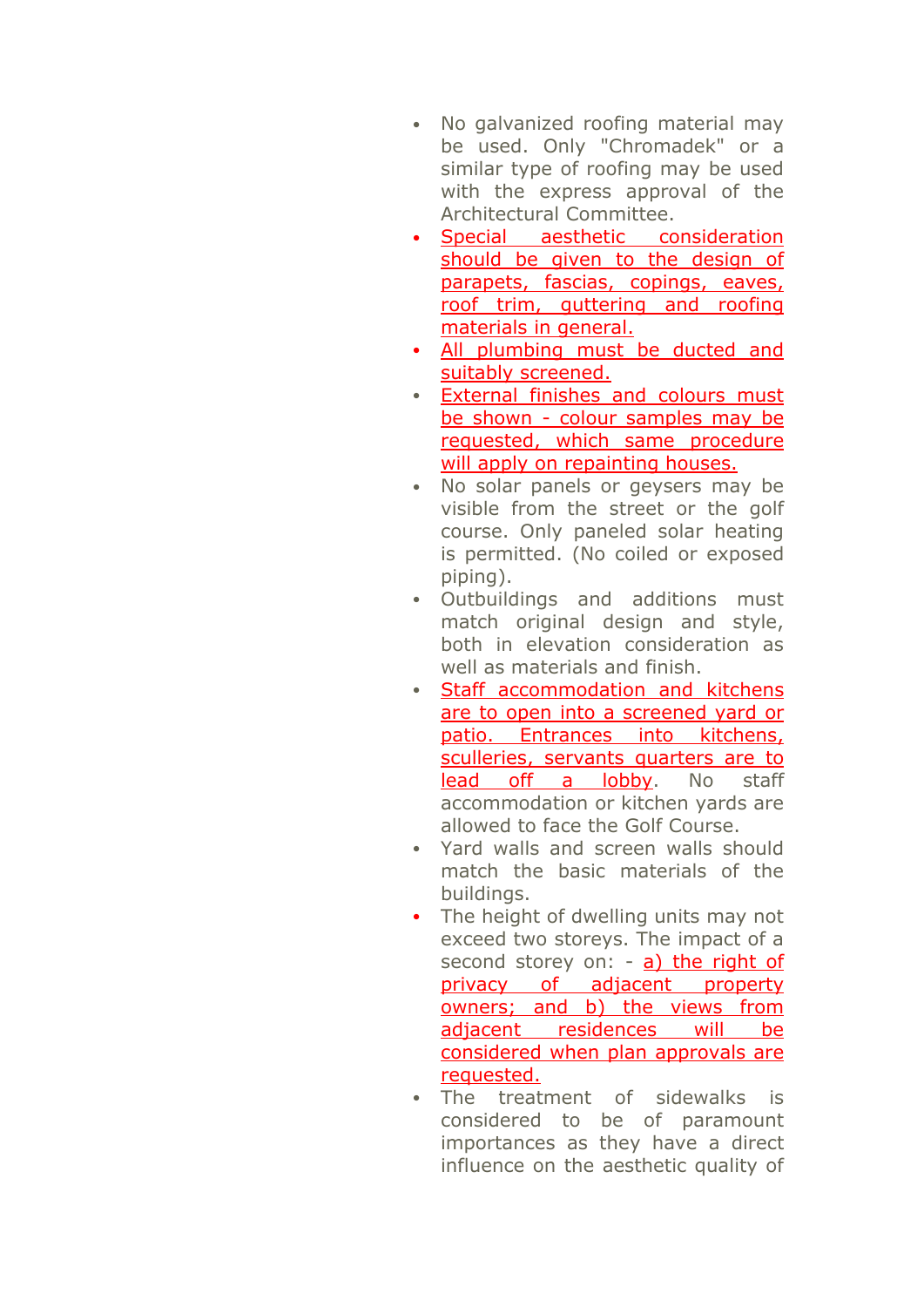the neighbourhood. The diverse nature of neighbourhoods should give rise to a varied treatment of street boundaries. To create a degree of visual integrity, street boundary walling designs will be strictly controlled: -

- a) approved quality steel palisade or trellis fencing may be erected on the stand boundary.
- b) all boundary walls and fences will be subject to the approval of the Architectural Committee.
- c) A solid wall may only be constructed to cover a Maximum of 50% of the street boundary.
- Lean-to's and temporary carports are not allowed.
- Granny cottages will be considered in special instances as will duet or sectional title units subject to approval by the local authority and Architectural Committee.
- No galvanized finished doors, garage doors, lean-to's, patio roofs, etc. will be allowed.
- Any external or internal structure or aesthetic changes to duets will only be granted by Architectural Committee after prior approval by both owners has been obtained

# **Approval**

- Perspective view and photographs may be requested.
- Notwithstanding the fact that the building plans may comply With all the above, the approval of rejection of such plans shall Be at the sole discretion of the Home Owners' Association, which approval shall not be unreasonably withheld.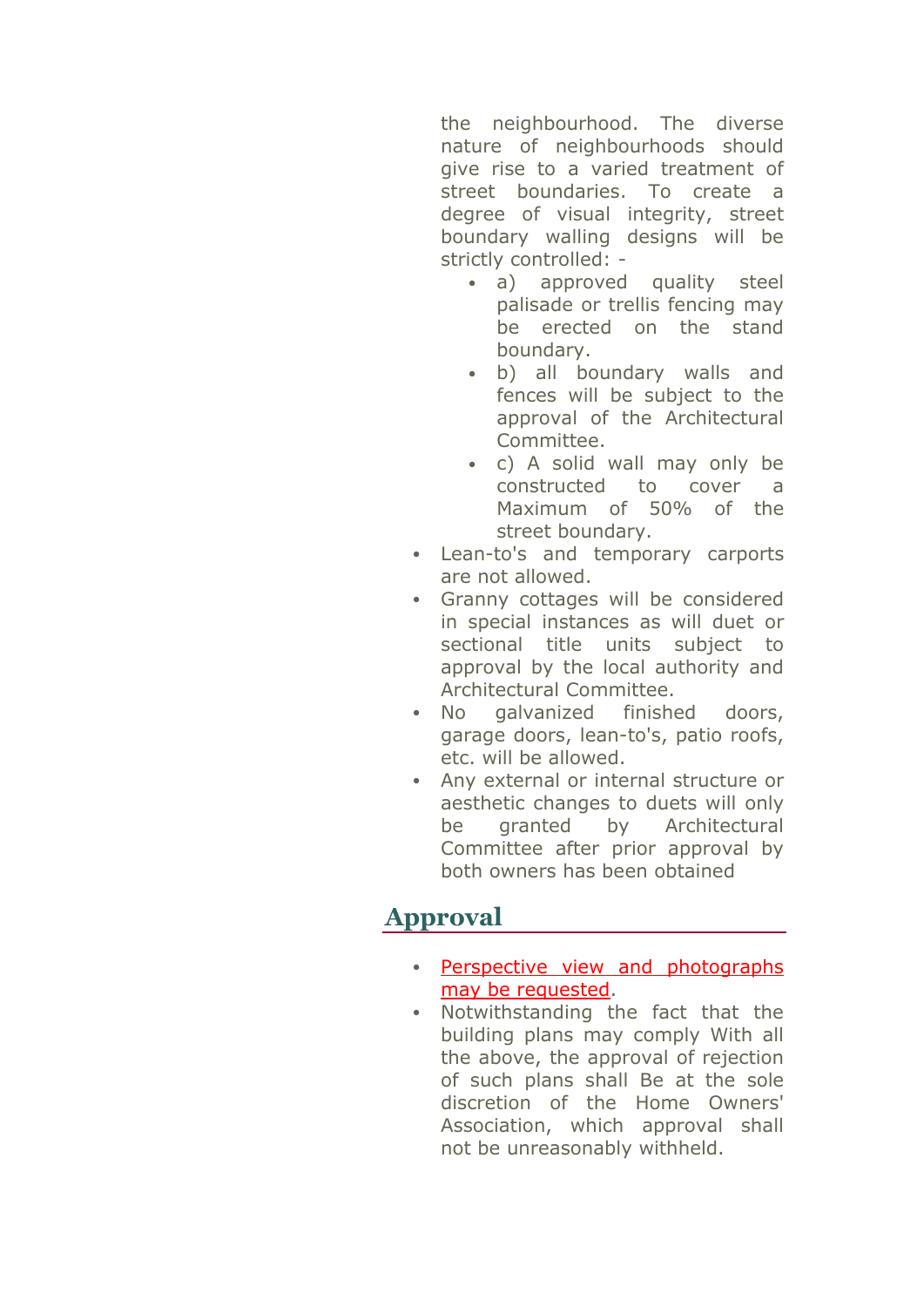- The architectural style of the house will be considered in Relation to that of other houses in the area, as well as the Aesthetic appearance and the proposed siting of the building, And such other factors as the Home Owner's Association in its Discretion may deem suitable.
- Nothing in the above will be construed as permitting the Contravention of the Conditions of Title to any erf or any By-laws or regulations of the Local Authority.
- Every effort is made to ensure that these standards are Observed by all stand owners. However, final approval of Building plans ultimately rests with the Local Authority and No assurance can be given to individual owners that the Above standards will be adopted throughout the township.
- An amount as determined by the Home Owners' Association From time to time shall be paid to the Silver Lakes Home Owners' Association to be handed to the Estate Manager When submitting plans for approval. This amount will be kept In trust by the HOA, and is partly refundable, free of interest, less the cost of making good any damage to sidewalks and / or adjacent properties etc., if found necessary on completion Of construction and after deduction of the Scrutiny and Road Maintenance Fee.

#### **Granny Flats**

- The following will apply to all requests to the Architectural Aesthetics Committee in connection with granny flats and home offices.
- The granny flat and home offices must be linked structurally And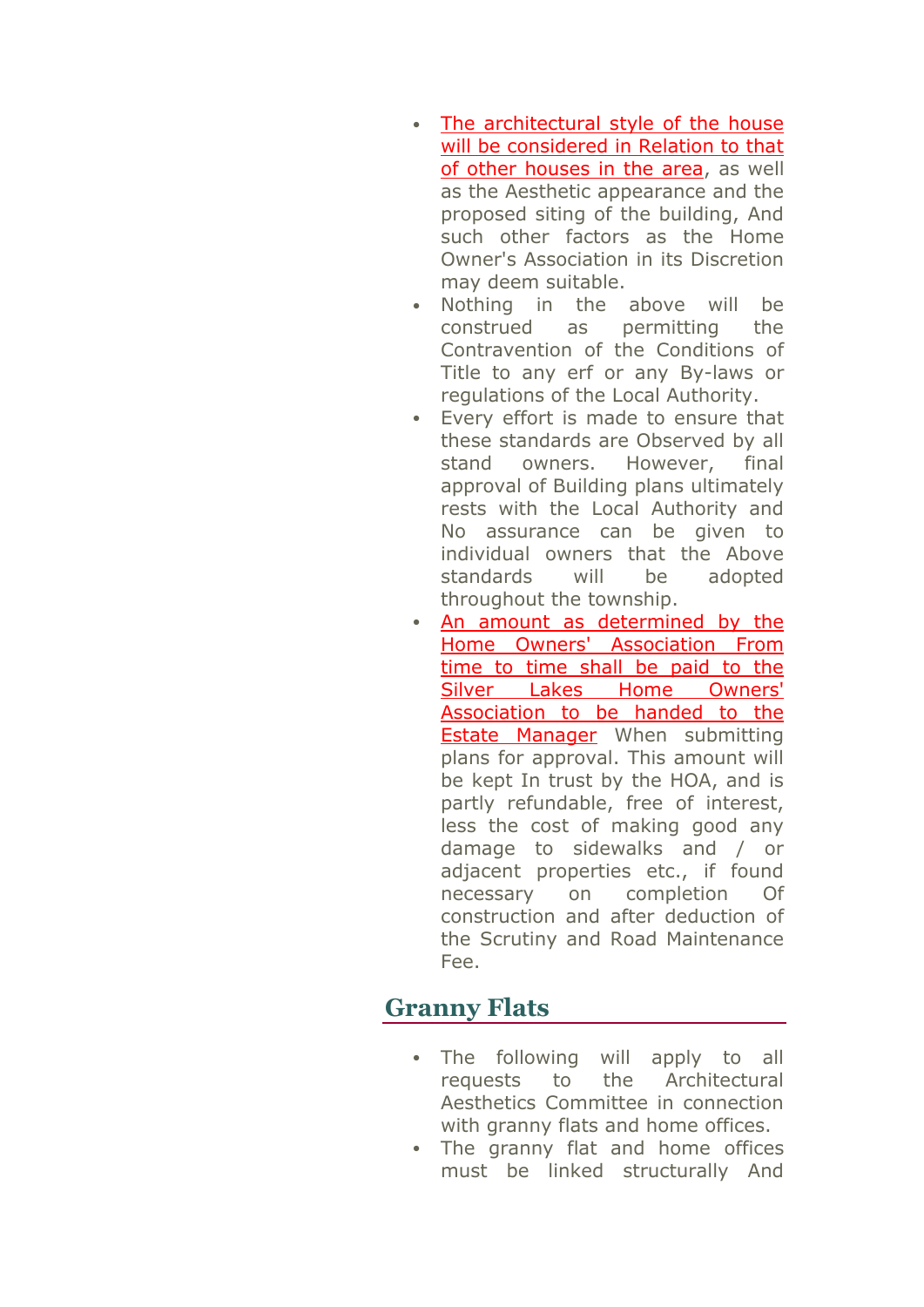visually to the main dwelling and must seem to be one unit.

- The home office may not exceed 60m in total.
- The area of the granny flat may not be more than 25% of the Total development and may be larger that 100m including the Outbuildings.
- The accommodation allowed in this unit would ideally consist Of a bedroom, bathroom, en-suite, living area (lounge / dinging room / TV).
- No subdivision of the property will be allowed. This must be Entranced in the title deed and is applicable to the title holder And any successor in title.
- The owner must, in writing, undertake to the Home Owners' Association that this unit will never be sub-let to anybody for Income purposes and in the event of the property being sold, the new owner must carry this undertaking.

### **Private Boreholes**

Under no circumstances will individual owners be permitted to have Boreholes on their erven.

## **Special Design Criteria**

Special design standards are applicable for all golf course stands in Silver Lakes Phase II as well as for golf course stands in Silver Lakes Phase I, where building plans have not yet been approved.

 Building lines of Golf Course When designing homes take note that building lines on the Golf course frontage vary from 10m to 20m, depending on the Title deeds and township establishment conditions of the specific property.